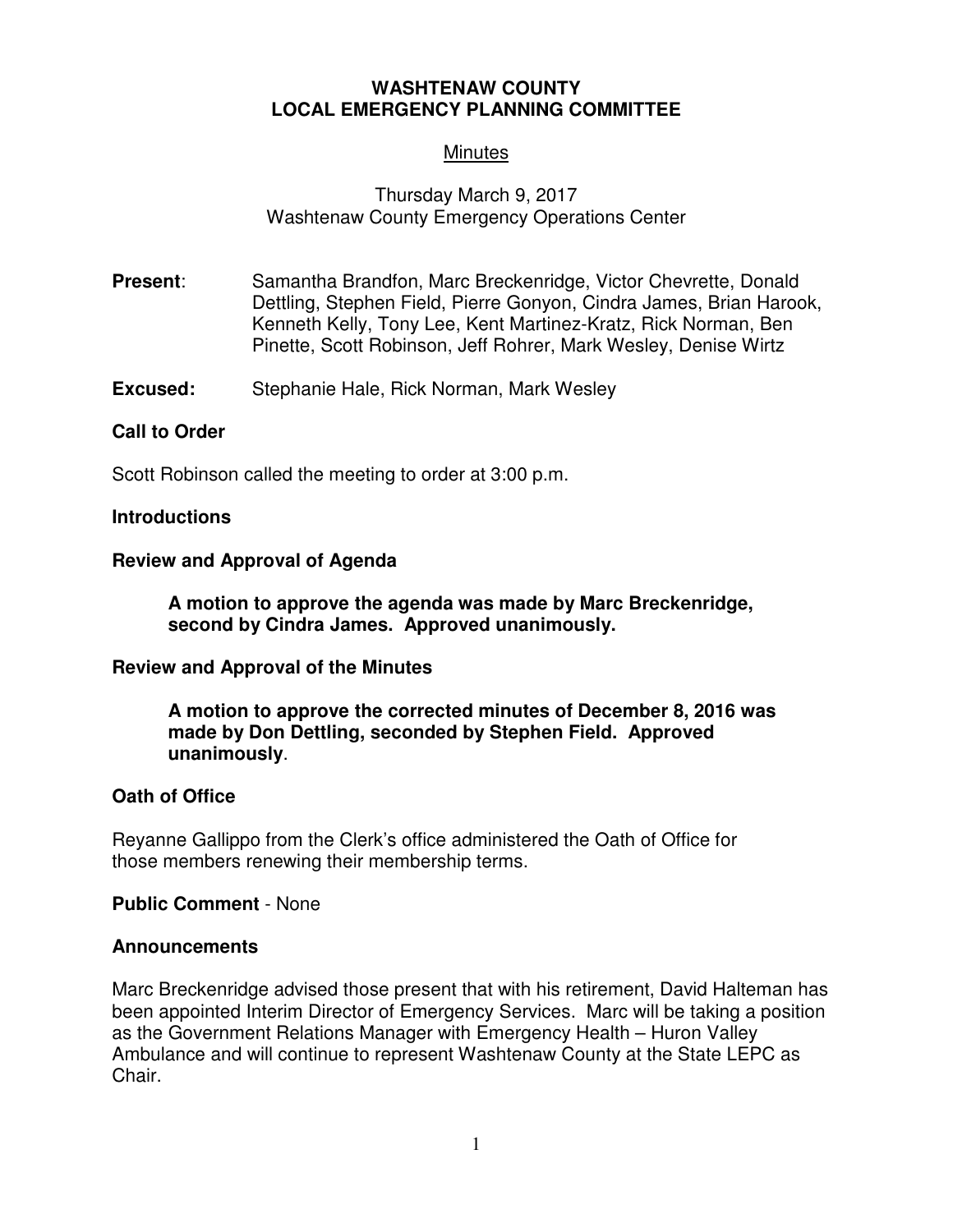LEPC Proposed Minutes March 9, 2017 Page Two

# **Old Business**

# **A. Information Coordinator's Report**

Ken Kelly distributed and reviewed his report as follows.

- As of March 8, 47 EHS sites have been identified and plans are updated
- Recently filed Tier II reports are in the process of being reviewed and I expect a few new sites to be added to our list.
- No new plans have been created since our last meeting.
- I have received the paperwork from Lansing for the 2016- 2017 Hazardous Materials Emergency Planning Grant and will begin the process of submitting that paperwork soon. It must be completed by mid-May.
- I recently attended a Sara Title II workshop presented by MDEQ and found out a few interesting items:
	- 1. Being that Washtenaw County subscribes to Tier II Manger facility operators are being told that they no longer have to submit Tier II reports to local fire departments or the LEPC. Because of this we have set up a generic Tier II Manager account and have given the log in information to local fire chiefs so they can view Tier II reports for their jurisdictions.
	- 2. I was able to clear up a confusing point in regard to what EHS facilities must do to be in compliance. If a facility has an EHS of 500 pounds they must file a Tier II report. If a facility exceeds the Threshold Planning Quantity they must also have an emergency response plan. For example a facility with 600 pounds of Sulfuric Acid does not have to have a plan. A facility with 1000 pounds of Sulfuric Acid does.